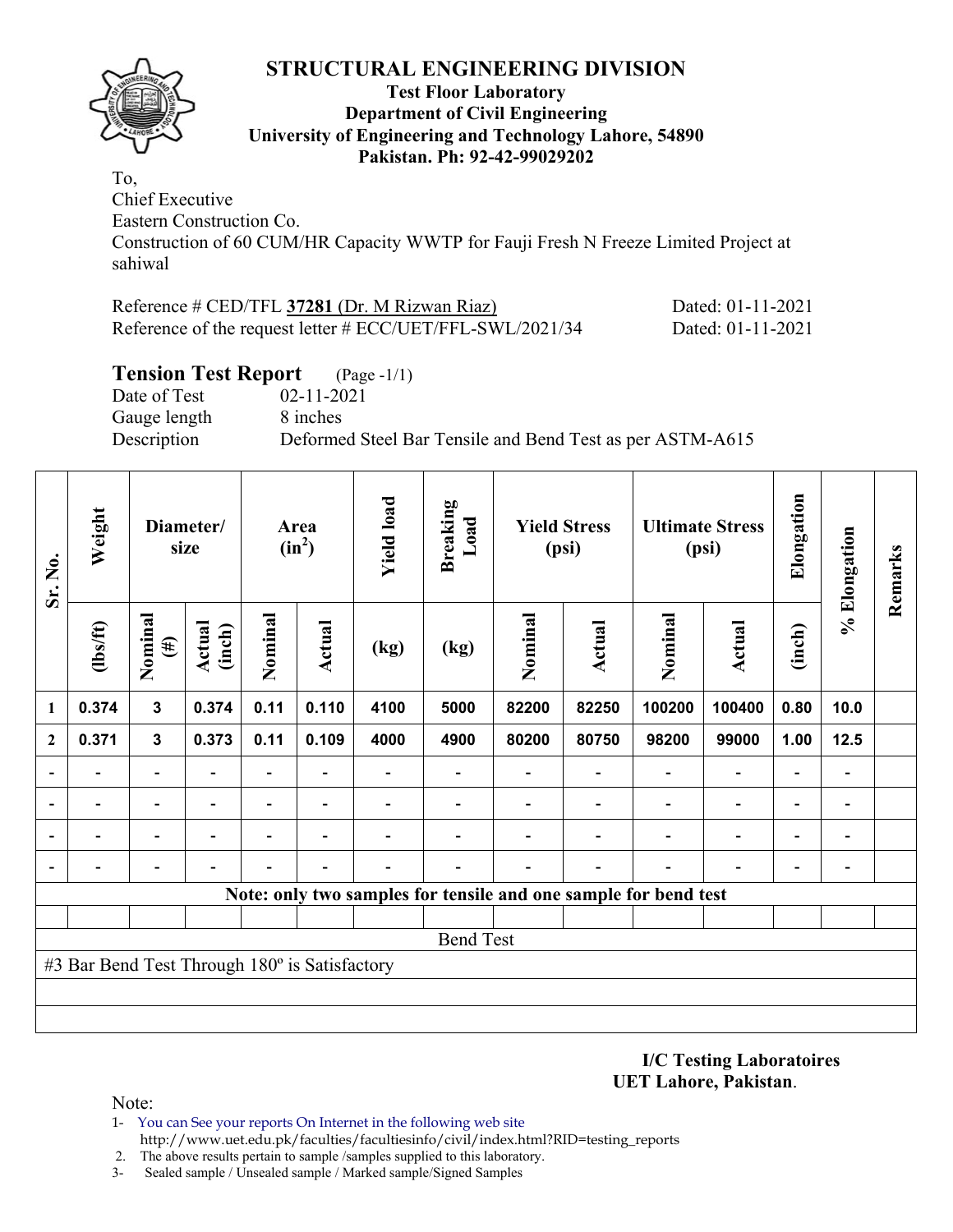

#### **Test Floor Laboratory Department of Civil Engineering University of Engineering and Technology Lahore, 54890 Pakistan. Ph: 92-42-99029202**

To, Addl. Dir. (Works) The Punjab Employees Social Security Institution Construction of Social Security Health Facility at Taunsa.

Reference # CED/TFL **37285** (Dr. M Rizwan Riaz) Dated: 01-11-2021 Reference of the request letter # SS.WW.(206)21/273 Dated: 01-11-2021

# **Tension Test Report** (Page -1/1)

Gauge length 8 inches

Date of Test 02-11-2021 Description Deformed Steel Bar Tensile Test as per ASTM-A615

| Sr. No.                  | Weight<br>Diameter/<br><b>Size</b><br>(inch) |                | Area<br>$(in^2)$ |         | <b>Yield load</b> | <b>Breaking</b><br>Load | <b>Yield Stress</b><br>(psi) |                                         | <b>Ultimate Stress</b><br>(psi) |                | Elongation     | % Elongation   | Remarks        |  |
|--------------------------|----------------------------------------------|----------------|------------------|---------|-------------------|-------------------------|------------------------------|-----------------------------------------|---------------------------------|----------------|----------------|----------------|----------------|--|
|                          | $\frac{2}{10}$                               | Nominal        | Actual           | Nominal | Actual            | (kg)                    | (kg)                         | Nominal                                 | Actual                          | Nominal        | <b>Actual</b>  | (inch)         |                |  |
| 1                        | 0.412                                        | 3/8            | 0.393            | 0.11    | 0.121             | 5000                    | 6000                         | 100200                                  | 91040                           | 120300         | 109300         | 0.80           | 10.0           |  |
| $\mathbf{2}$             | 0.409                                        | 3/8            | 0.391            | 0.11    | 0.120             | 5000                    | 6000                         | 100200                                  | 91650                           | 120300         | 110000         | 0.90           | 11.3           |  |
| $\overline{\phantom{a}}$ | $\blacksquare$                               | $\blacksquare$ | $\blacksquare$   | ۰       | $\blacksquare$    | ۰                       | ۰                            |                                         | $\blacksquare$                  | $\blacksquare$ | $\blacksquare$ | $\blacksquare$ | $\blacksquare$ |  |
| $\overline{a}$           | ۰                                            | $\blacksquare$ | $\blacksquare$   | ٠       | $\blacksquare$    | ۰                       | $\blacksquare$               |                                         | $\blacksquare$                  | $\blacksquare$ | $\blacksquare$ |                | $\blacksquare$ |  |
| $\blacksquare$           | -                                            | ۰              |                  |         | ٠                 |                         |                              |                                         | $\blacksquare$                  | ۰              | $\blacksquare$ | $\blacksquare$ | ۰              |  |
| $\qquad \qquad$          |                                              | $\blacksquare$ |                  |         |                   |                         | -                            |                                         |                                 |                | $\blacksquare$ | $\blacksquare$ | $\blacksquare$ |  |
|                          |                                              |                |                  |         |                   |                         |                              | Note: only two samples for tensile test |                                 |                |                |                |                |  |
|                          |                                              |                |                  |         |                   |                         |                              |                                         |                                 |                |                |                |                |  |
|                          |                                              |                |                  |         |                   |                         | <b>Bend Test</b>             |                                         |                                 |                |                |                |                |  |
|                          |                                              |                |                  |         |                   |                         |                              |                                         |                                 |                |                |                |                |  |
|                          |                                              |                |                  |         |                   |                         |                              |                                         |                                 |                |                |                |                |  |
|                          |                                              |                |                  |         |                   |                         |                              |                                         |                                 |                |                |                |                |  |

**I/C Testing Laboratoires UET Lahore, Pakistan**.

Note:

- 1- You can See your reports On Internet in the following web site
	- http://www.uet.edu.pk/faculties/facultiesinfo/civil/index.html?RID=testing\_reports

2. The above results pertain to sample /samples supplied to this laboratory.

3- Sealed sample / Unsealed sample / Marked sample/Signed Samples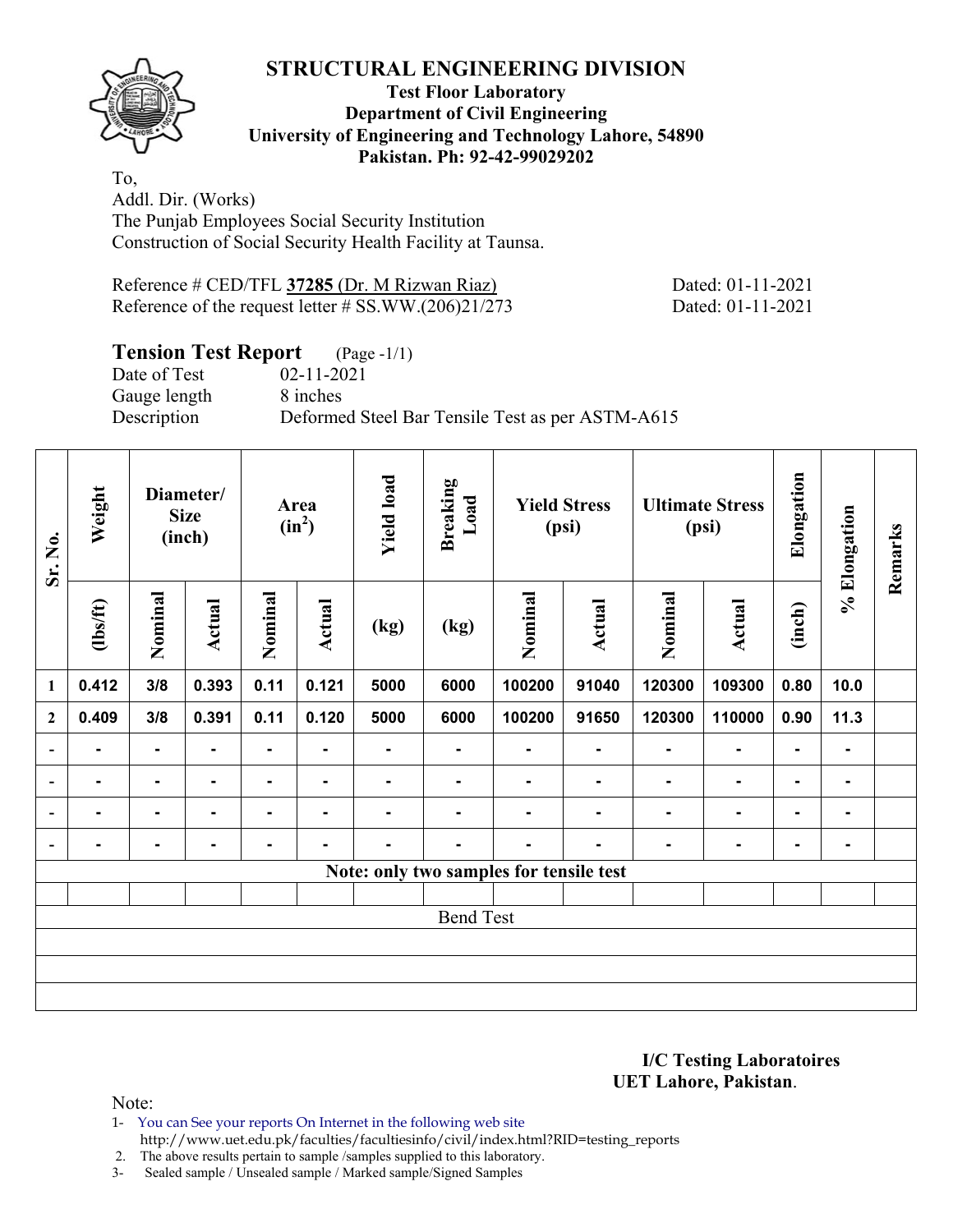

#### **Test Floor Laboratory Department of Civil Engineering University of Engineering and Technology Lahore, 54890 Pakistan. Ph: 92-42-99029202**

To, Resident Engineer ACE, Danish School Establishment of Daanish School (Boys & Girls) at Mankera District Bhakkar

| Reference # CED/TFL 37287 (Dr. M Rizwan Riaz)                  | Dated: 01-11-2021 |
|----------------------------------------------------------------|-------------------|
| Reference of the request letter $\#$ ACE/RE-PDS/MNK/BHK/21/455 | Dated: 14-10-2021 |

# **Tension Test Report** (Page -1/1)

Gauge length 8 inches

Date of Test 02-11-2021 Description Deformed Steel Bar Tensile and Bend Test as per ASTM-A615

| Sr. No.                  | Weight         | Diameter/<br><b>Size</b><br>(inch) |                | Area<br>$(in^2)$ |                          | <b>Yield load</b>                                   | <b>Breaking</b><br>Load | <b>Yield Stress</b><br>(psi) |        | <b>Ultimate Stress</b><br>(psi)                                 |                          | Elongation               | % Elongation                 | Remarks |
|--------------------------|----------------|------------------------------------|----------------|------------------|--------------------------|-----------------------------------------------------|-------------------------|------------------------------|--------|-----------------------------------------------------------------|--------------------------|--------------------------|------------------------------|---------|
|                          | $\frac{2}{10}$ | Nominal                            | Actual         | Nominal          | Actual                   | (kg)                                                | (kg)                    | Nominal                      | Actual | Nominal                                                         | <b>Actual</b>            | (inch)                   |                              |         |
| $\mathbf{1}$             | 0.385          | 3/8                                | 0.380          | 0.11             | 0.113                    | 4100                                                | 5700                    | 82200                        | 79850  | 114300                                                          | 111100                   | 0.90                     | 11.3                         |         |
| $\mathbf{2}$             | 0.386          | 3/8                                | 0.380          | 0.11             | 0.113                    | 4000                                                | 5700                    | 80200                        | 77710  | 114300                                                          | 110800                   | 0.80                     | 10.0                         |         |
| $\overline{\phantom{a}}$ |                | $\qquad \qquad \blacksquare$       |                |                  |                          |                                                     |                         |                              |        |                                                                 | $\overline{\phantom{0}}$ | $\overline{\phantom{0}}$ | $\qquad \qquad \blacksquare$ |         |
| $\blacksquare$           | $\blacksquare$ | $\overline{\phantom{0}}$           |                |                  | $\overline{\phantom{a}}$ |                                                     |                         |                              |        | $\blacksquare$                                                  | $\overline{\phantom{0}}$ | $\overline{\phantom{0}}$ | $\qquad \qquad \blacksquare$ |         |
| $\blacksquare$           | $\blacksquare$ | $\qquad \qquad \blacksquare$       | $\blacksquare$ | $\blacksquare$   | $\overline{\phantom{0}}$ |                                                     |                         |                              |        | $\blacksquare$                                                  | $\overline{\phantom{0}}$ | $\overline{\phantom{0}}$ | $\qquad \qquad \blacksquare$ |         |
|                          |                |                                    |                |                  | $\overline{\phantom{0}}$ |                                                     |                         |                              |        |                                                                 |                          | $\overline{\phantom{0}}$ |                              |         |
|                          |                |                                    |                |                  |                          |                                                     |                         |                              |        | Note: only two samples for tensile and one sample for bend test |                          |                          |                              |         |
|                          |                |                                    |                |                  |                          |                                                     |                         |                              |        |                                                                 |                          |                          |                              |         |
|                          |                |                                    |                |                  |                          |                                                     | <b>Bend Test</b>        |                              |        |                                                                 |                          |                          |                              |         |
|                          |                |                                    |                |                  |                          | 3/8" Dia Bar Bend Test Through 180° is Satisfactory |                         |                              |        |                                                                 |                          |                          |                              |         |
|                          |                |                                    |                |                  |                          |                                                     |                         |                              |        |                                                                 |                          |                          |                              |         |
|                          |                |                                    |                |                  |                          |                                                     |                         |                              |        |                                                                 |                          |                          |                              |         |

**I/C Testing Laboratoires UET Lahore, Pakistan**.

Note:

1- You can See your reports On Internet in the following web site http://www.uet.edu.pk/faculties/facultiesinfo/civil/index.html?RID=testing\_reports

2. The above results pertain to sample /samples supplied to this laboratory.

3- Sealed sample / Unsealed sample / Marked sample/Signed Samples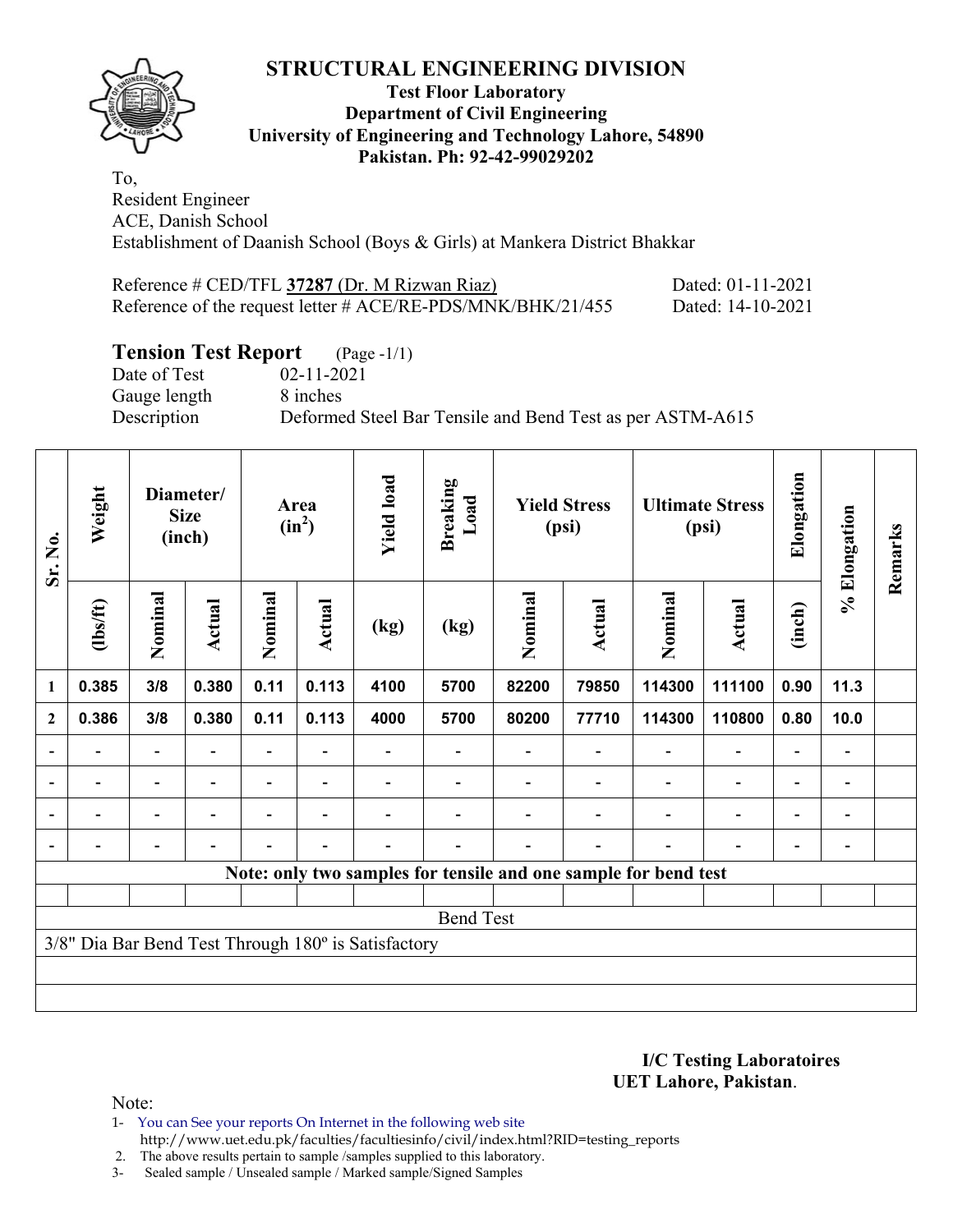

**Test Floor Laboratory Department of Civil Engineering University of Engineering and Technology Lahore, 54890 Pakistan. Ph: 92-42-99029202** 

To, M/S Project Design System Lahore

Reference # CED/TFL **37292** (Dr. M Rizwan Riaz) Dated: 02-11-2021 Reference of the request letter # Nil Dated: 26-10-2021

#### **Tension Test Report** (Page – 1/1) Date of Test 02-11-2021 Gauge length 2 inches Description Plate Steel Strip Tensile Test as per ASTM A36

| Sr. No.                      | Designation                  | Size of Strip            | <b>X</b> Section<br>Area     | <b>Yield load</b>            | <b>Breaking</b><br>Load                  | <b>Yield Stress</b>          | Ultimate<br><b>Stress</b>    | Elongation                      | % Elongation                 | Remarks |
|------------------------------|------------------------------|--------------------------|------------------------------|------------------------------|------------------------------------------|------------------------------|------------------------------|---------------------------------|------------------------------|---------|
|                              | (mm)                         | (mm)                     | $\text{(mm}^2)$              | (kg)                         | (kg)                                     | (MPa)                        | (MPa)                        | (in)                            |                              |         |
| $\mathbf{1}$                 | $\pmb{8}$                    | 43.30x8.30               | 359.39                       | 10200                        | 16200                                    | 278                          | 442                          | 0.50                            | 25.00                        |         |
| $\mathbf{2}$                 | 20                           | 43.50x20.20              | 878.70                       | 23000                        | 38700                                    | 257                          | 432                          | 0.70                            | 35.00                        |         |
| $\blacksquare$               | $\qquad \qquad \blacksquare$ | $\overline{\phantom{a}}$ | -                            |                              | -                                        | $\qquad \qquad \blacksquare$ |                              | $\qquad \qquad \blacksquare$    | $\overline{\phantom{a}}$     |         |
| $\overline{\phantom{a}}$     |                              |                          | $\qquad \qquad \blacksquare$ | $\qquad \qquad \blacksquare$ | $\overline{\phantom{0}}$                 | $\overline{\phantom{a}}$     | $\overline{\phantom{0}}$     | $\qquad \qquad \blacksquare$    | $\overline{\phantom{a}}$     |         |
|                              |                              |                          |                              | $\overline{a}$               | $\qquad \qquad \blacksquare$             |                              | $\overline{\phantom{0}}$     | $\overline{\phantom{0}}$        | $\overline{\phantom{a}}$     |         |
| $\qquad \qquad \blacksquare$ | -                            | $\overline{a}$           | -                            | $\overline{\phantom{a}}$     | $\qquad \qquad \blacksquare$             | $\overline{\phantom{a}}$     | $\overline{\phantom{0}}$     | $\qquad \qquad \blacksquare$    | $\overline{\phantom{a}}$     |         |
| $\blacksquare$               | $\overline{\phantom{a}}$     | $\overline{\phantom{a}}$ | $\qquad \qquad \blacksquare$ | $\qquad \qquad \blacksquare$ | -                                        | $\overline{\phantom{a}}$     | $\overline{\phantom{a}}$     | $\qquad \qquad \blacksquare$    | $\qquad \qquad \blacksquare$ |         |
| $\overline{\phantom{a}}$     | -                            | $\overline{\phantom{a}}$ |                              |                              | -                                        |                              | $\qquad \qquad \blacksquare$ | $\qquad \qquad \blacksquare$    | $\overline{\phantom{a}}$     |         |
|                              |                              |                          |                              |                              | <b>Only Two Samples for Tensile Test</b> |                              |                              |                                 |                              |         |
|                              |                              |                          |                              | <b>Bend Test</b>             |                                          |                              |                              |                                 |                              |         |
|                              |                              |                          |                              |                              |                                          |                              |                              |                                 |                              |         |
|                              |                              |                          |                              |                              |                                          |                              |                              |                                 |                              |         |
|                              |                              |                          |                              |                              |                                          |                              |                              |                                 |                              |         |
|                              |                              |                          |                              |                              |                                          |                              |                              | <b>I/C Tosting Laboratoires</b> |                              |         |

**I/C Testing Laboratoires UET Lahore, Pakistan**.

Note:

- 1- You can See your reports On Internet in the following web site http://www.uet.edu.pk/faculties/facultiesinfo/civil/index.html?RID=testing\_reports
- 2. The above results pertain to sample /samples supplied to this laboratory.
- 3- Sealed sample / Unsealed sample / Marked sample/Signed Samples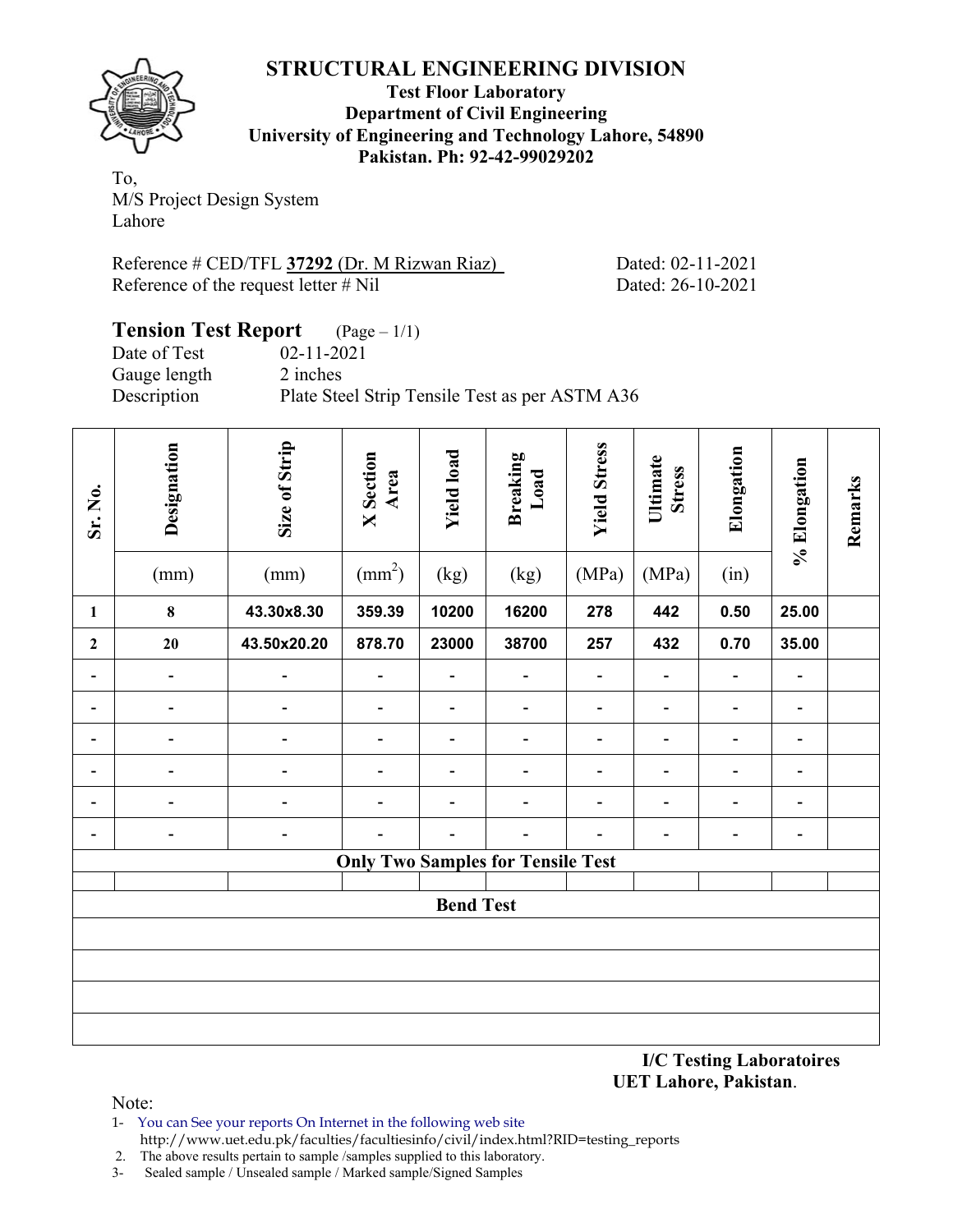

#### **Test Floor Laboratory Department of Civil Engineering University of Engineering and Technology Lahore, 54890 Pakistan. Ph: 92-42-99029202**

To, Construction Manager Deevar Developers Pvt. Ltd Construction of Zameen Opal, Plot No. 16, Sector-A, Land Breeze Housing Society, Raiwind Road, Lahore Reference # CED/TFL **37294** (Dr. Rizwan Azam) Dated: 02-11-2021 Reference of the request letter # ZD/ZO/L/038 Dated: 01-11-2021

# **Tension Test Report** (Page -1/1)

Date of Test 02-11-2021 Gauge length 8 inches

Description Deformed Steel Bar Tensile and Bend Test as per ASTM-A615

| Sr. No.                  | Weight                                        | Diameter/<br><b>Size</b> |                          | Area<br>$(in^2)$         |                          | <b>Yield load</b>            | <b>Breaking</b><br>Load | <b>Yield Stress</b><br>(psi) |                          | <b>Ultimate Stress</b><br>(psi)                                 |                          | Elongation                   | % Elongation             | Remarks |
|--------------------------|-----------------------------------------------|--------------------------|--------------------------|--------------------------|--------------------------|------------------------------|-------------------------|------------------------------|--------------------------|-----------------------------------------------------------------|--------------------------|------------------------------|--------------------------|---------|
|                          | $\frac{2}{10}$                                | Nominal<br>$(\#)$        | Actual<br>(inch)         | Nominal                  | <b>Actual</b>            | (kg)                         | (kg)                    | Nominal                      | Actual                   | Nominal                                                         | <b>Actual</b>            | (inch)                       |                          |         |
| $\mathbf{1}$             | 0.395                                         | $\mathbf{3}$             | 0.384                    | 0.11                     | 0.116                    | 3700                         | 5400                    | 74200                        | 70250                    | 108200                                                          | 102600                   | 1.00                         | 12.5                     |         |
| $\mathbf{2}$             | 0.380                                         | 3                        | 0.377                    | 0.11                     | 0.112                    | 3500                         | 5200                    | 70200                        | 69120                    | 104200                                                          | 102700                   | 1.00                         | 12.5                     |         |
|                          |                                               | $\overline{\phantom{0}}$ |                          |                          |                          |                              |                         |                              |                          |                                                                 |                          |                              |                          |         |
| $\overline{\phantom{0}}$ | $\overline{\phantom{0}}$                      | $\blacksquare$           | $\overline{\phantom{a}}$ | $\overline{\phantom{0}}$ | $\overline{\phantom{a}}$ | $\qquad \qquad \blacksquare$ |                         |                              | $\blacksquare$           | $\overline{\phantom{0}}$                                        | $\overline{a}$           | $\overline{\phantom{0}}$     | $\overline{\phantom{a}}$ |         |
| $\blacksquare$           | -                                             | $\overline{\phantom{0}}$ | $\overline{\phantom{0}}$ |                          |                          |                              |                         |                              | $\overline{\phantom{0}}$ | $\blacksquare$                                                  | $\overline{\phantom{0}}$ | $\overline{\phantom{0}}$     | $\blacksquare$           |         |
| $\overline{\phantom{0}}$ | -                                             | $\overline{\phantom{0}}$ |                          | $\overline{a}$           | $\blacksquare$           | -                            |                         |                              | $\overline{\phantom{0}}$ | $\overline{\phantom{0}}$                                        | $\overline{a}$           | $\qquad \qquad \blacksquare$ |                          |         |
|                          |                                               |                          |                          |                          |                          |                              |                         |                              |                          | Note: only two samples for tensile and one sample for bend test |                          |                              |                          |         |
|                          |                                               |                          |                          |                          |                          |                              |                         |                              |                          |                                                                 |                          |                              |                          |         |
|                          |                                               |                          |                          |                          |                          |                              | <b>Bend Test</b>        |                              |                          |                                                                 |                          |                              |                          |         |
|                          | #3 Bar Bend Test Through 180° is Satisfactory |                          |                          |                          |                          |                              |                         |                              |                          |                                                                 |                          |                              |                          |         |
|                          |                                               |                          |                          |                          |                          |                              |                         |                              |                          |                                                                 |                          |                              |                          |         |
|                          |                                               |                          |                          |                          |                          |                              |                         |                              |                          |                                                                 |                          |                              |                          |         |

**I/C Testing Laboratoires UET Lahore, Pakistan**.

Note:

- 1- You can See your reports On Internet in the following web site http://www.uet.edu.pk/faculties/facultiesinfo/civil/index.html?RID=testing\_reports
- 2. The above results pertain to sample /samples supplied to this laboratory.
- 3- Sealed sample / Unsealed sample / Marked sample/Signed Samples